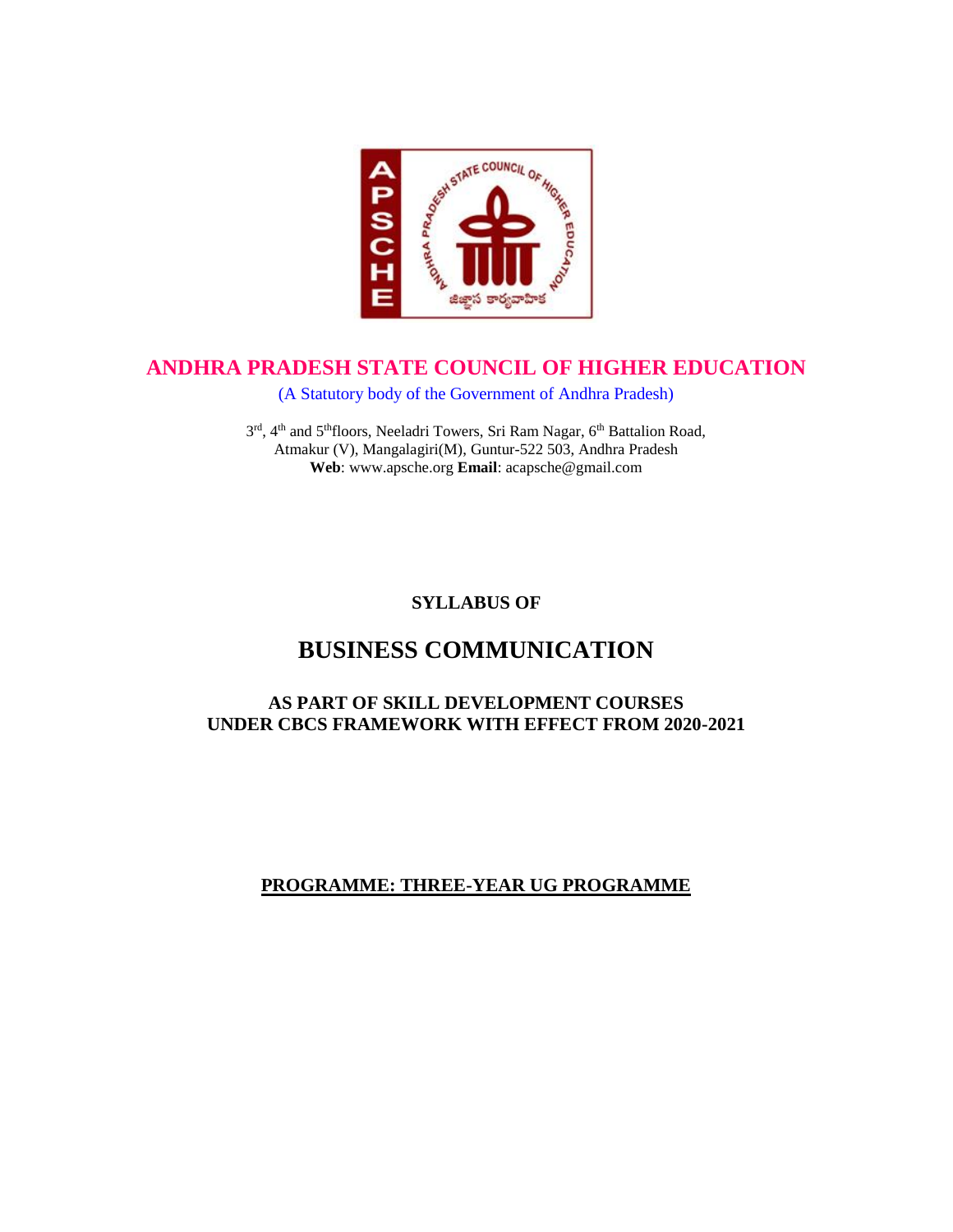### **(To be Implemented from 2020-21 Academic Year)**

### **A.P.STATE COUNCIL OF HIGHER EDUCATION**

### B.A,B.Com & B.Sc Programmes Revised CBCS w.e.f 2020-21 SKILL DEVELOPMENT COURSE

# COMMERCE STREAM

# **BUSINESS COMMUNICATION**

Total 30 hrs (02hrs/wk), 02 Credits, Max 50 marks

#### **Learning Outcomes**:

*Aftersuccessful completion of this course, students will be able to;*

- *1. Understand the types of business communication and correspondence*
- *2. Comprehend the processes like receiving, filing and replying*
- *3. Acquire knowledge in preparing good business communications*
- 4. *Acquaint with organizational communication requirements and presentations*.

#### **SYLLABUS:**

#### UNIT I: 06hrs

 Introduction and Importance of communication an overview - meaning and process of communication - organizational communication and its barriers.

#### UNIT II: 10hrs

Types of Business Communications –Categories, methods and formats - Business vocabulary - Business idioms and collocations – OrganisationalHierarchy - Various levels of communication in an organization – Top-down, Bottom-up and Horizontal-Business reports, presentations– Online communications.

#### UNIT III: 10hrs

Receiving business communications -Filing and processing -Sending replies. Routine cycle of communications – Writing Communications - Characteristics of a good business communication -Preparation of business meeting agenda – agenda notes - minutes –circulation of minutes – Presentations of communication using various methods.

#### **Recommended Co-curricularActivities (04hrs)**:

- 1. Collection of various model business letters
- 2. Invited lecture/field level training by a local expert
- 3. Reading of various business reports and minutes and its analysis
- 4. Presentations of reports, charts etc.
- 5. Assignments, Group discussion, field visit etc.

#### **Reference books**: